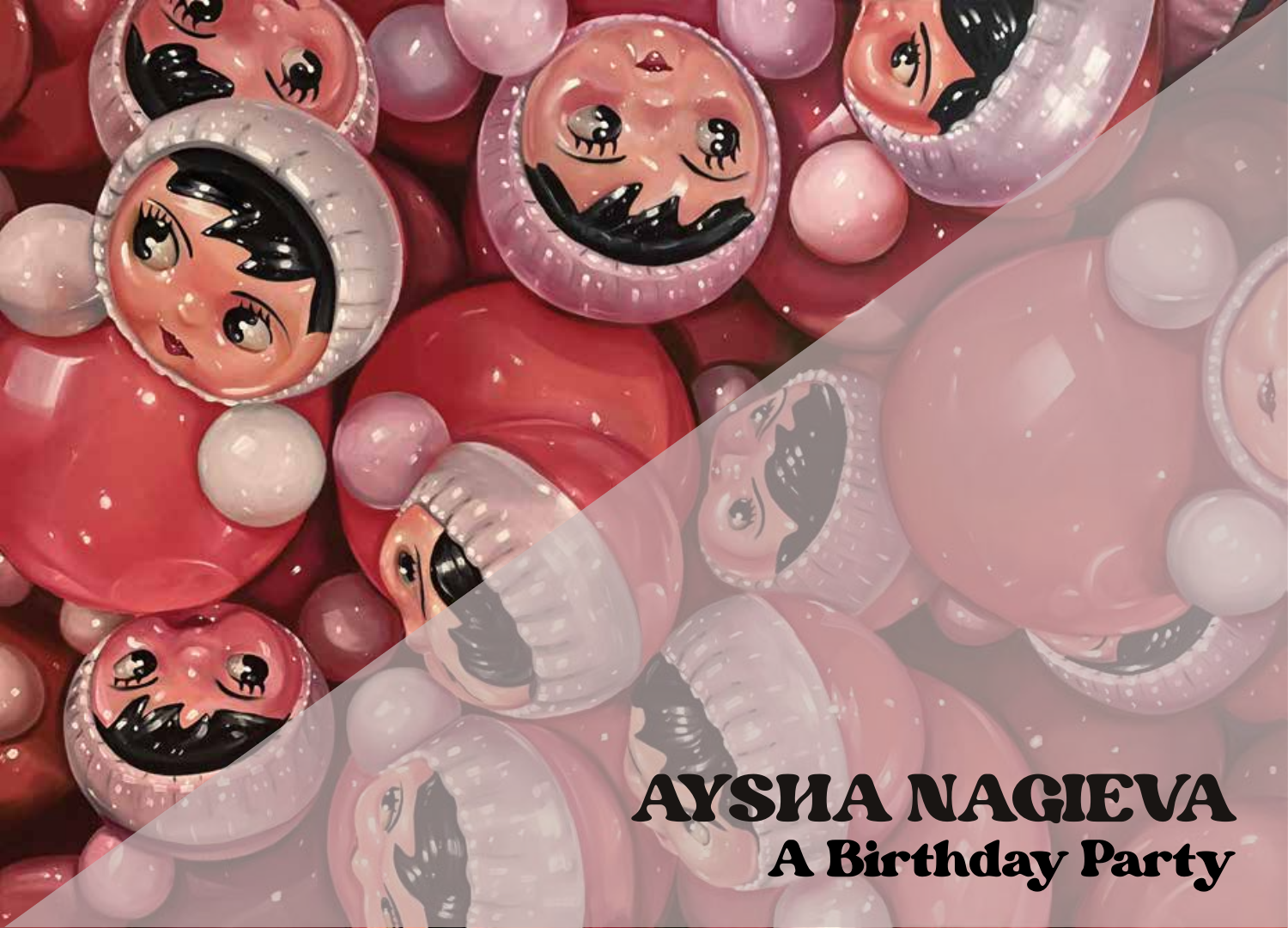

## AYSHA NAGIEVA

May <sup>2022</sup> A Birthday Party

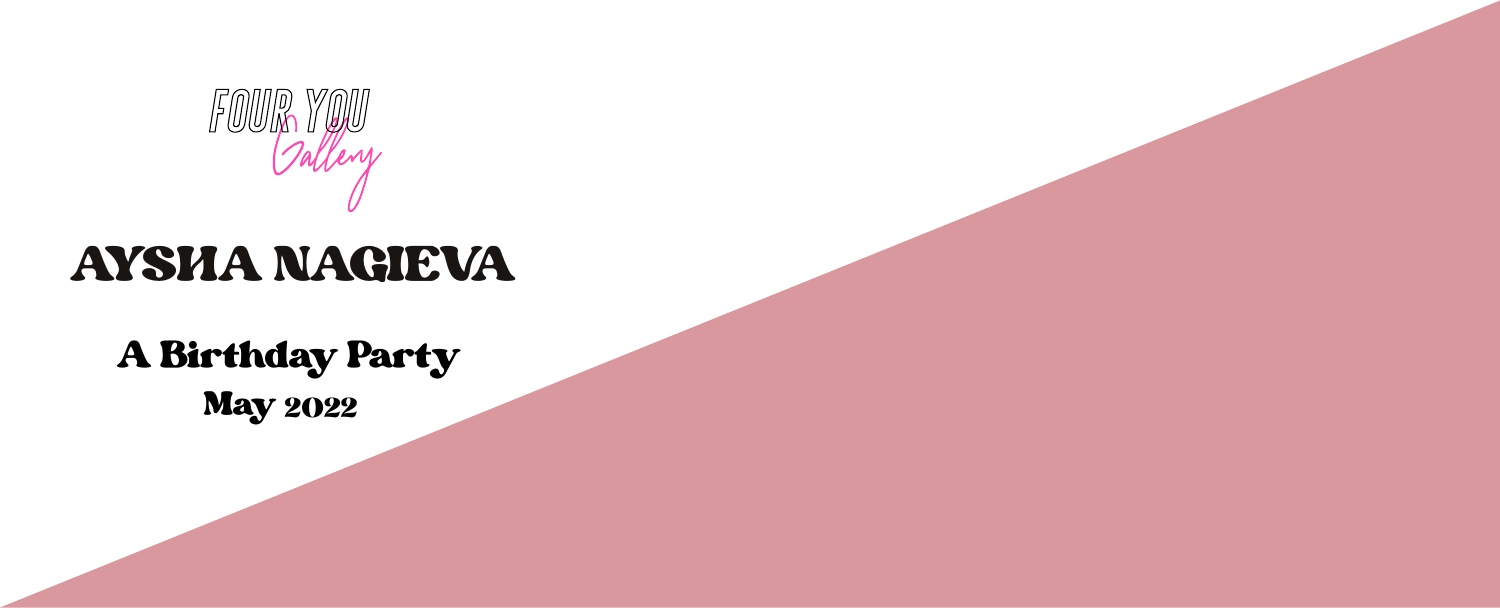## A Birthday Party

Some of the works in 'A Birthday Party' symbolise defining memories from Moscow born artist Aysha Nagieva's childhood, and others are associated with significant moments of the artists more recent experiences in adulthood. The playful title was chosen as May is the month in which Nagieva was born, and it also alludes to a particular artwork that greatly inspired the paintings in this exhibition. Martin Creed's 'Half the Air in a Given Space,' is a series of installations of inflated celebration balloons which fill (as the title suggests) half the space of the room in which the work exists. Nagieva was particularly drawn to the Denmark instalment; the baby pink, sickly sweet balloons are wistfully nostalgic yet hold a more threatening undertone which impends an overwhelming suffocation. Exhilaration and disorientation; allure and bounciness.

Whilst it is easy to be charmed by Nagieva's doll's bug eyes and plump rosy cheeks, there is a subtle suggestion of something more sinister. The dark voids in which they hover eliminate the cheering warmth that these children's toys represent off canvas, allowing an uncanniness to subsist. Amy Bessone's paintings of porcelain statuettes hold a similar peril, yet the noticeable element of the 'handmade' is redemptive. Bessone's and Nagieva's paintings are almost too kitschy to communicate with a severe, unyielding expression. Nagieva admires the "fluidity and [the] certain degree of effortlessness" Bessone achieves in painting the shiny porcelain.

Studying and living in the UK, Nagieva has noticed that "shiny" things do not appeal to the public here quite like it does in Russia. Nagieva has remarked that the attraction to shiny and gold things is embedded into many Russian cultures, and used in ornate religious memorabilia, the Christmas lights of Moscow, as well as bright, bold soviet propaganda as examples of this allure. The way that Nagieva accurately uses paint to create brightness and sometimes blinding sheen is reminiscent of this fascination with shimmer.

The large works in this exhibition are made up of acrylics and oils, Nagieva uses paint mediums to accommodate extensive layer building. Her smaller works are often just oil, yet she also uses watercolours freehand. Her comfort and ease with using these differing paint types evidences her dexterity and practical skills. In many ways, oil is the antithesis watercolour. To indicate light and the doll's plastic form Nagieva will use an abundance of oil paint, or by contrast, no watercolour at all. Highlights on her paper works will likely be empty space, the artist uses the whiteness of the paper to achieve dynamism of form.

Birthday Girl, 2022 Oil and acrylic on canvas 200 x 160 cm

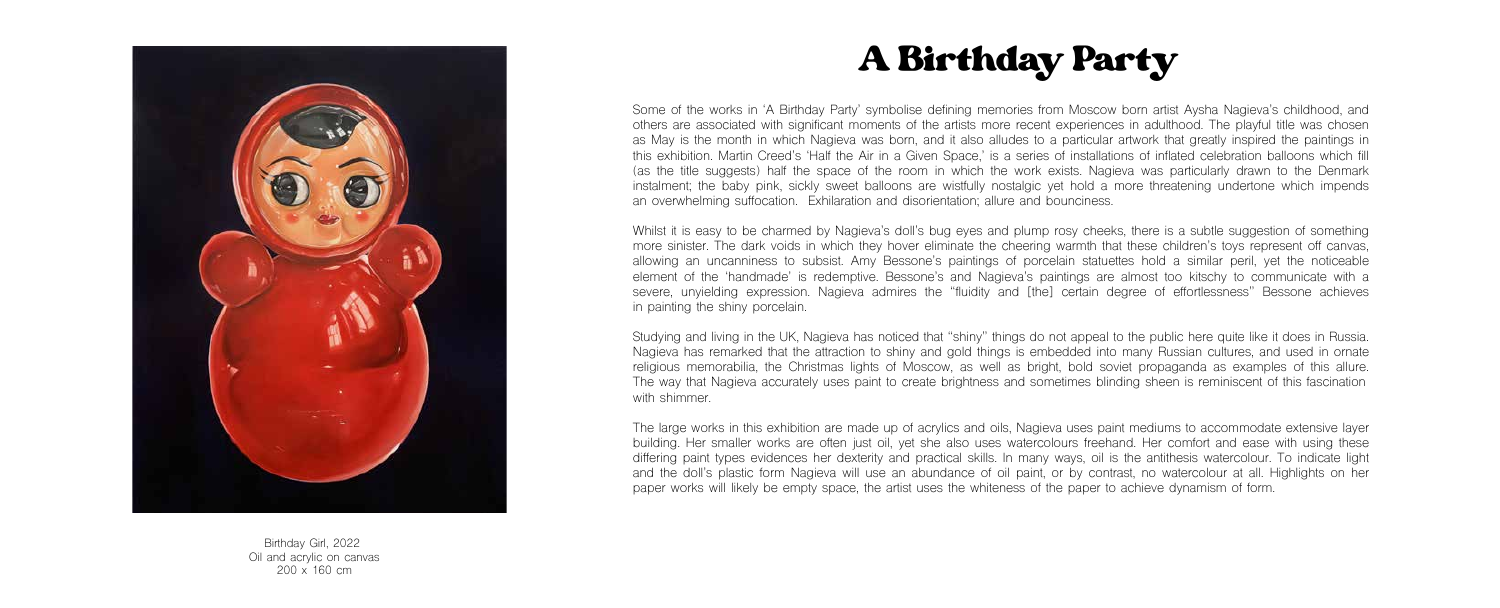

105, 2022 Watercolor on paper 59.4 x 42 cm



M., 2022 Watercolor on paper 59.4 x 42 cm

L., 2022 Watercolor on paper 59.4 x 42 cm

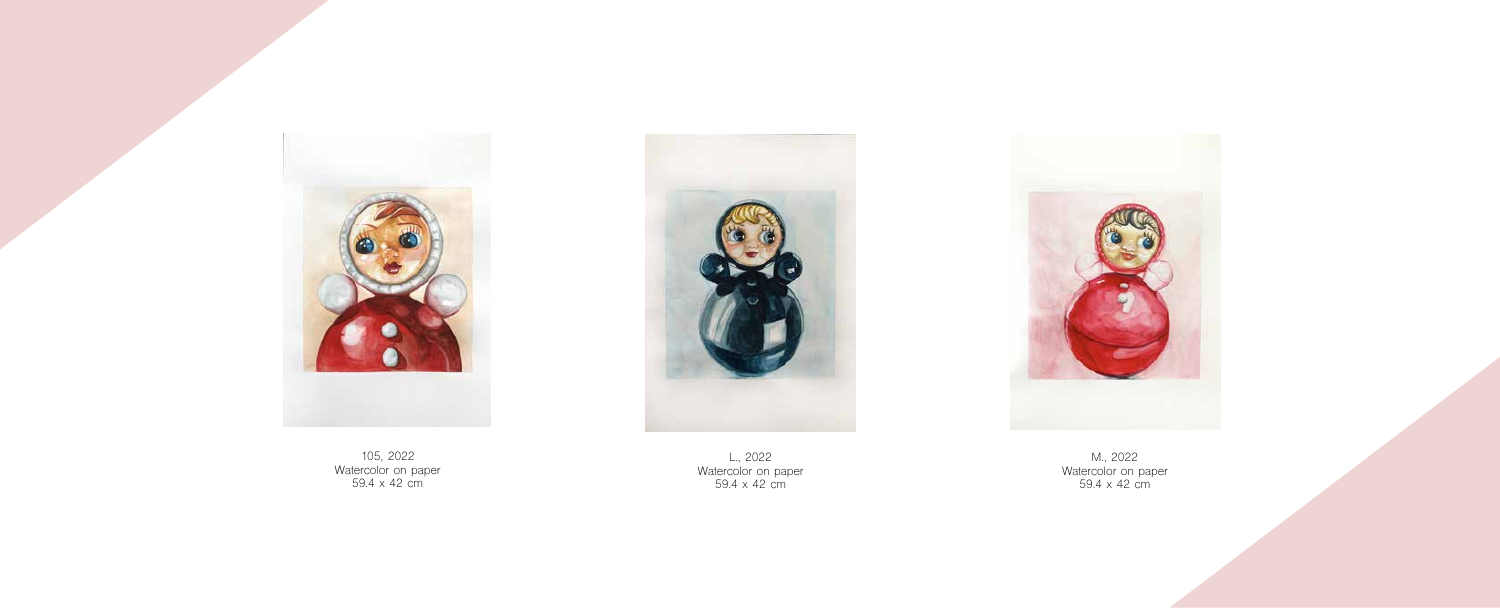

Flower Dress,2022 Oil and acrylic on canvas 160 x 120 cm



Belly Dancer, 2022 Oil and acrylic on canvas 160 x 120 cm

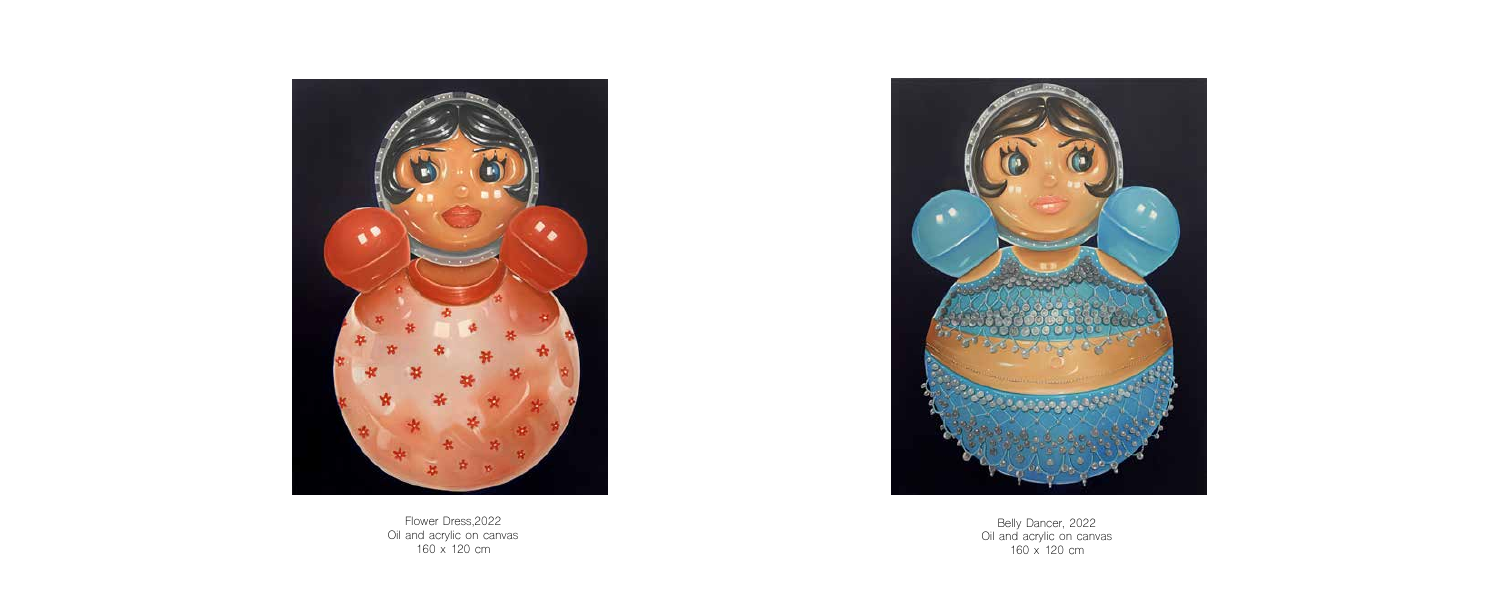

Self-invites, 2022 Watercolor on paper 42 x 59.4 cm

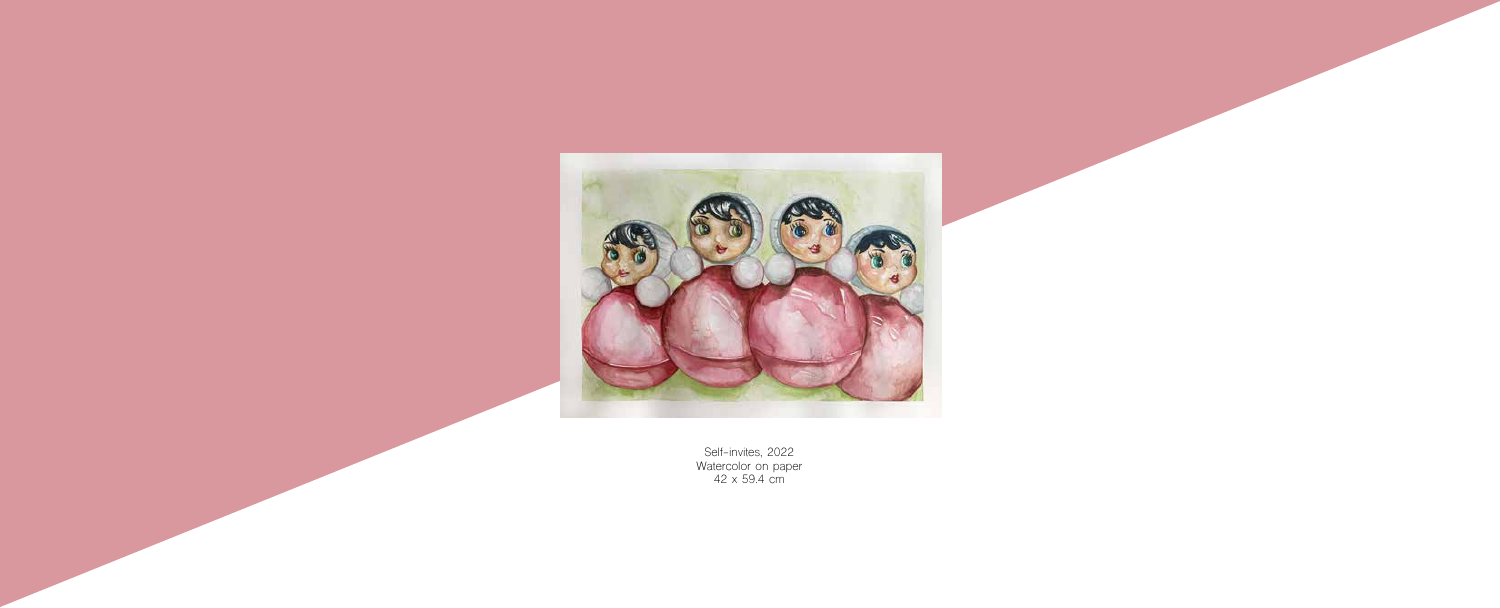

Dubai Dress, 2022 Oil on canvas 48 x 41 cm

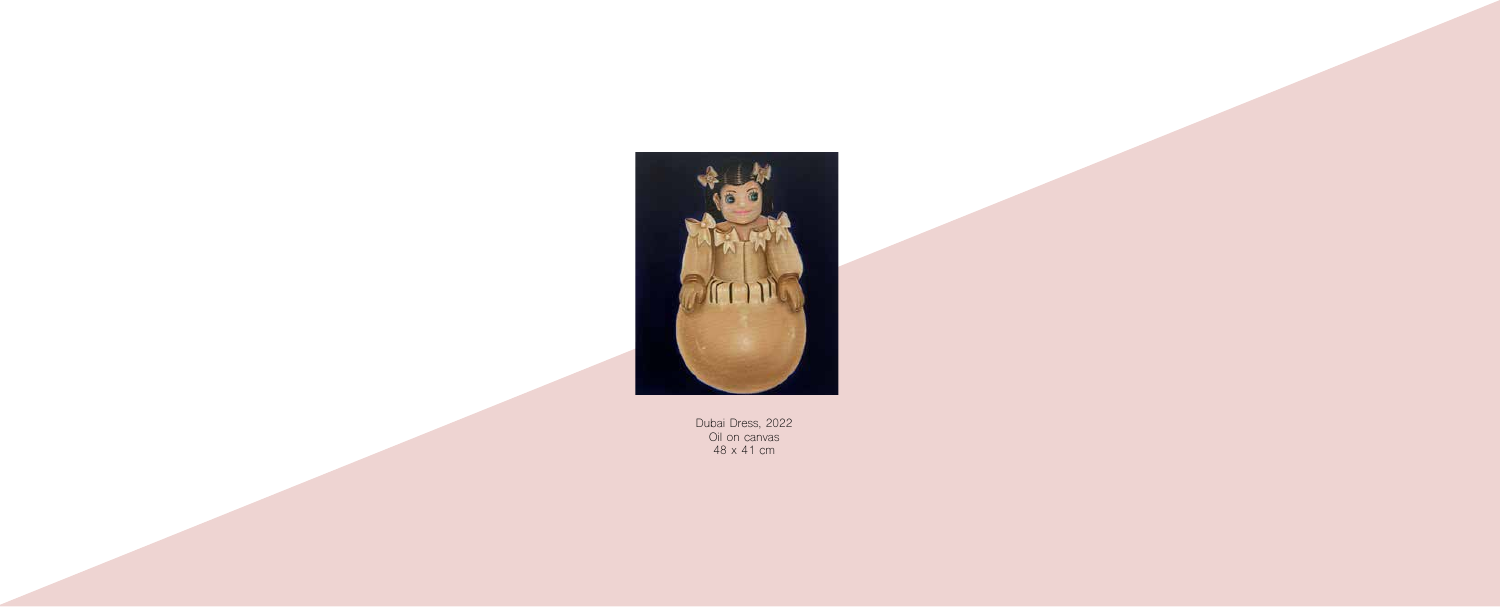

Polly, 2022 Watercolor on paper 59.4 x 42 cm



Makoch, 2022 Watercolor on paper 59.4 x 42 cm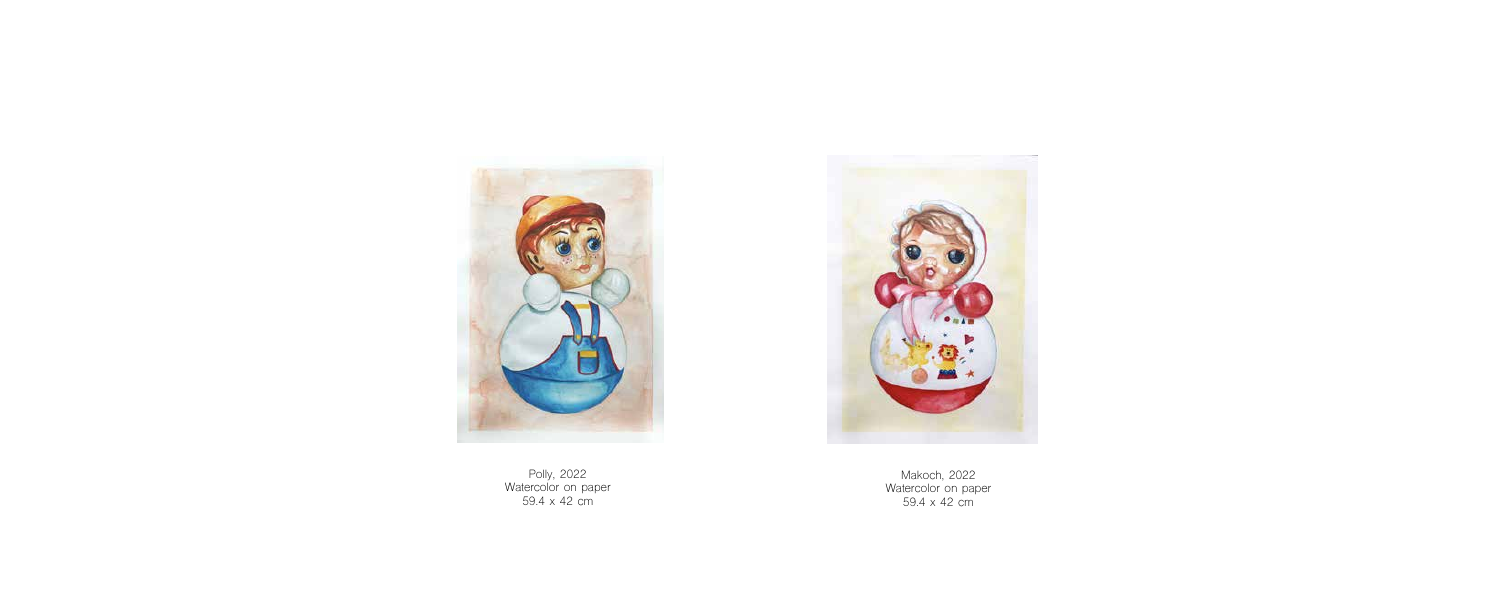

Admiral, 2022 Oil on canvas 60.4 x 50 cm

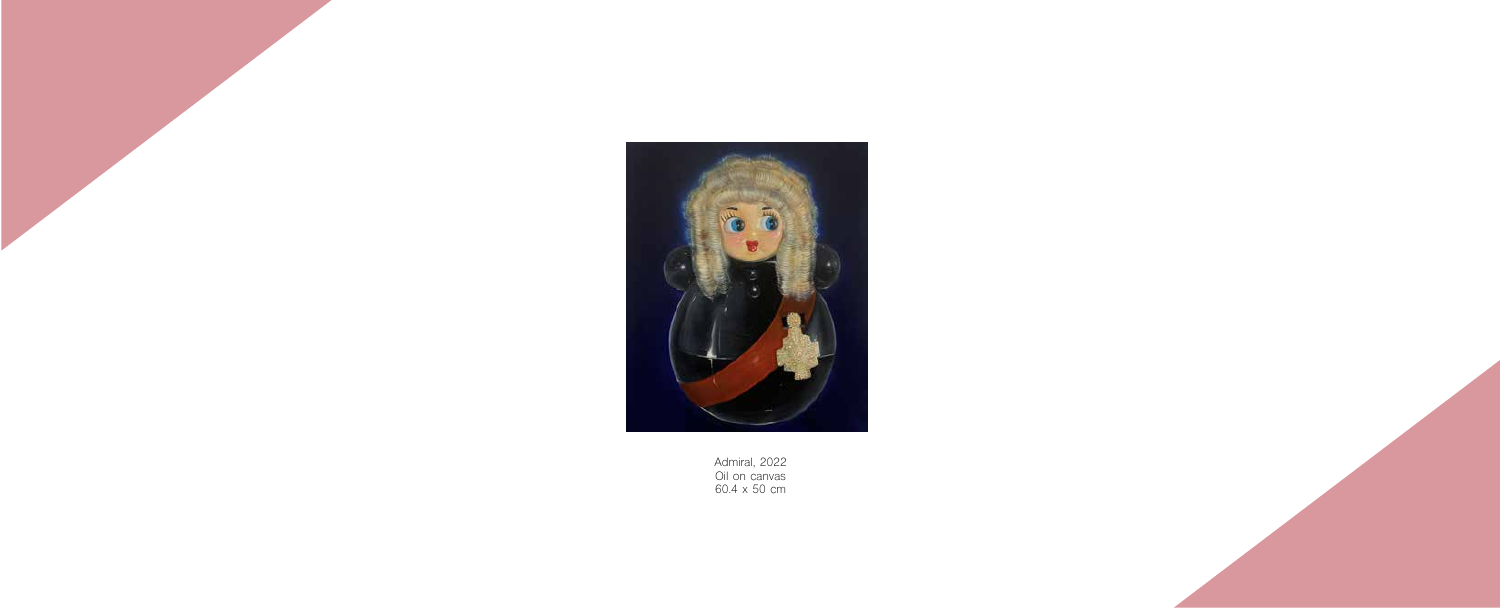

Pink Rave, 2022 Oil and acrylic on canvas 100 x 140 cm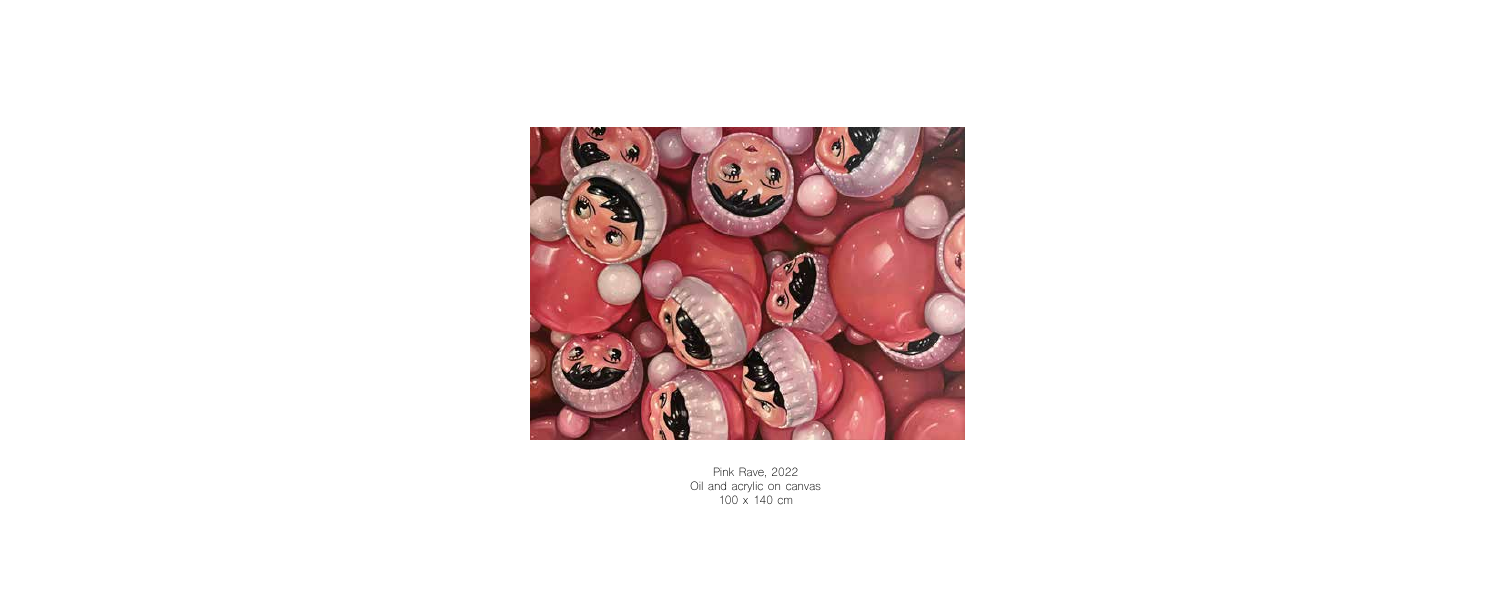

Vintage Red, 2022 Oil and acrylic on canvas 140 x 100 cm



Vintage Green, 2022 Oil and acrylic on canvas 140 x 100 cm

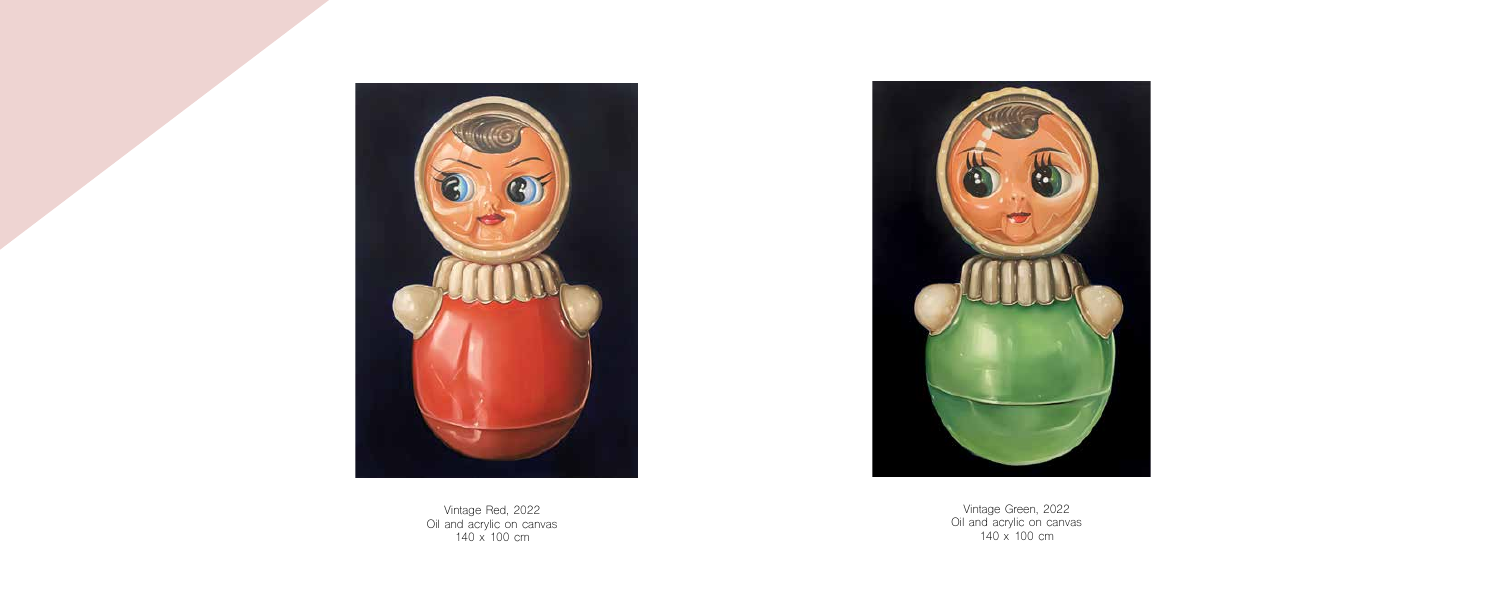## ABOUT THE ARTIST

Aysha Nagieva is a Moscow born artist currently living and working in London. Last year, she graduated from City & Guilds of London Art School with a First-Class BA in Fine Art. Over the course of her final year of study, she adopted the Nevalyashka Doll motif which is now so intrinsic to her practice. Nagieva uses the traditional Soviet doll as a symbol of her childhood, and as a tool through which to better conceptualise and understand her practice.

Profoundly auto biographical, the artist is most certainly present in her artworks. Nagieva's painterly gesture and touch is apparent in the brushstroke detail, which can be investigated at proximity to the engulfing works. Yet at a distance, with the entire work in view, witness a sharp execution of the doll's curved plastic body. One might come to learn as much about the artist as she is learning about herself through this impressive demonstration of paintings.

Nagieva's work has been exhibited multiple times in London in recent years, and at the end of last year she took part in Four You Gallery's online group show 'In the Eye of the Beholder.' In 2021, she was shortlisted for the ACS Studio Prize.

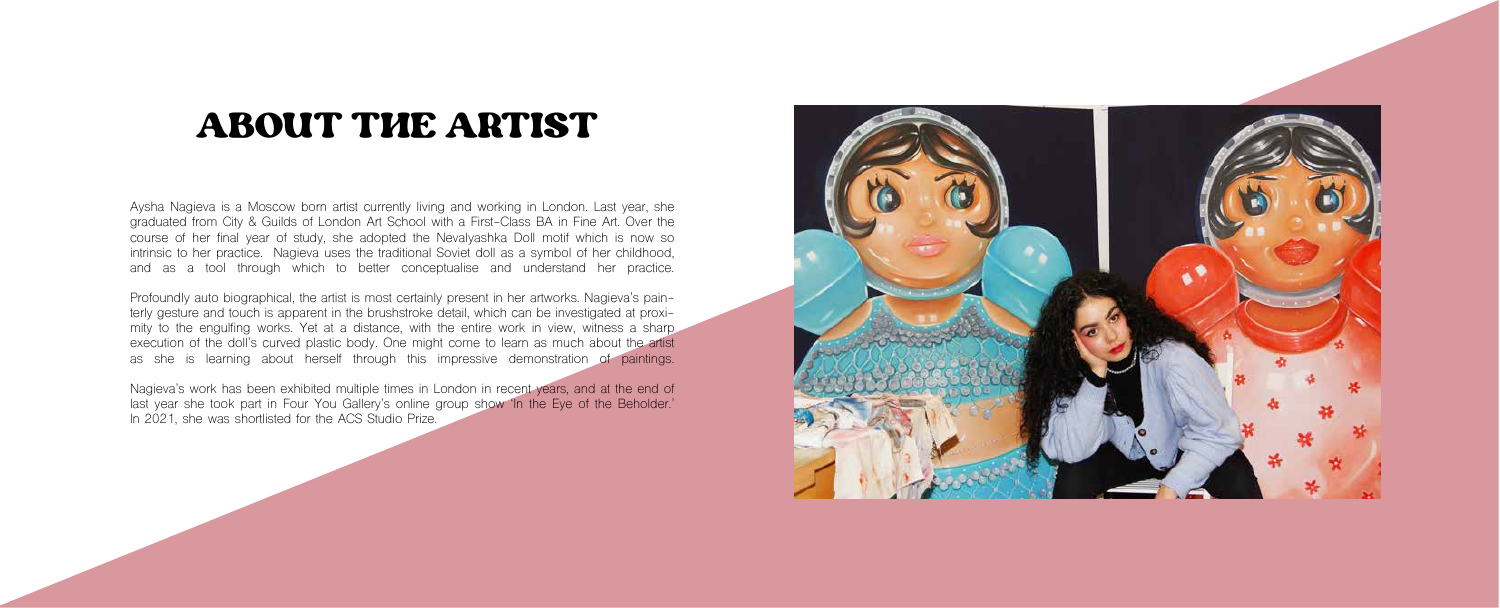## ABOUT THE GALLERY

In an attempt to transpose the gender inequality that continues to persist in the art world, Four You gallery exclusively showcases the work of female artists. Four You Gallery is a travellingvenue-by-appointment that showcases contemporary art. It offers female artists a global audience, whilst allowing art enthusiasts to discover thoughtfully curated artworks produced by international talents.

Apparent is the lack of representation of female artists in galleries, as well as the exclusion of women from the mainstream art market. Four You gallery intends to provide a platform for the overlooked; offering a space that encourages cross-discipline dialogue led solely by women aiming to inflict change. Dedicated to the artist and regardless of their nationality, medium, or career-status, Four You Gallery hopes to celebrate, support and empower.

Curated for you – whether a casual enthusiast or passionate collector – we carefully select artists with distinct and bold styles. We wish to captivate and inspire, by casting the spotlight on stimulating women in art.